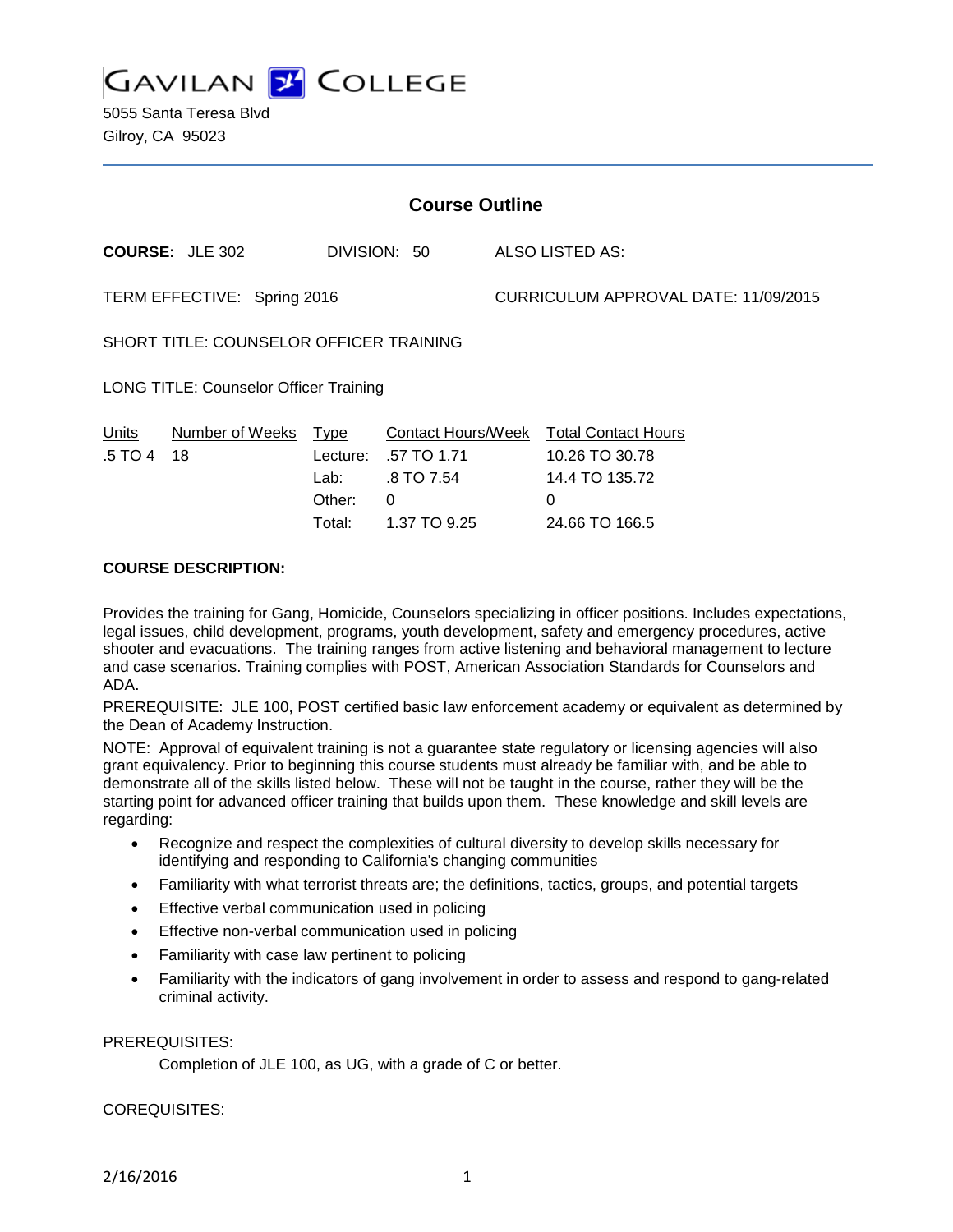CREDIT STATUS: C - Credit - Degree Non Applicable

GRADING MODES

P - Pass/No Pass

REPEATABILITY: N - Course may not be repeated

SCHEDULE TYPES:

02 - Lecture and/or discussion

03 - Lecture/Laboratory

04 - Laboratory/Studio/Activity

### **STUDENT LEARNING OUTCOMES:**

1. Identify and distinguish among the job duties, types of leadership, communication styles. Measure: Class Scenarios, Quizzes PLO: 2, 3, 7 ILO: GE-LO: Year Assessed: 2015

2. Demonstrate child interview techniques presented in class during scenarios.

Measure: Class Scenarios, Skills Demonstration PLO: 1, 2, 4

ILO: GE-LO:

Year Assessed: 2015

3. Differentiate among the five essential practices of leadership. Measure: Class Scenarios, Quizzes PLO: 1, 6 ILO:  $GF-I O<sup>2</sup>$ 

Year Assessed: 2015

4. Develop and enhance public speaking style, including tailoring the presentation to the audience. Measure: Oral Presentation PLO: 1, 4  $\mathsf{I} \mathsf{I}$  O: GE-LO: Year Assessed: 2015

5. Identify and compare the basic concepts of human development, emotional and psychological maturity of children, gang affiliation signs, and gang membership signs. Measure: Class Scenarios, Quizzes PLO: 3, 7 ILO:  $GF-I O<sup>2</sup>$ 

Year Assessed: 2015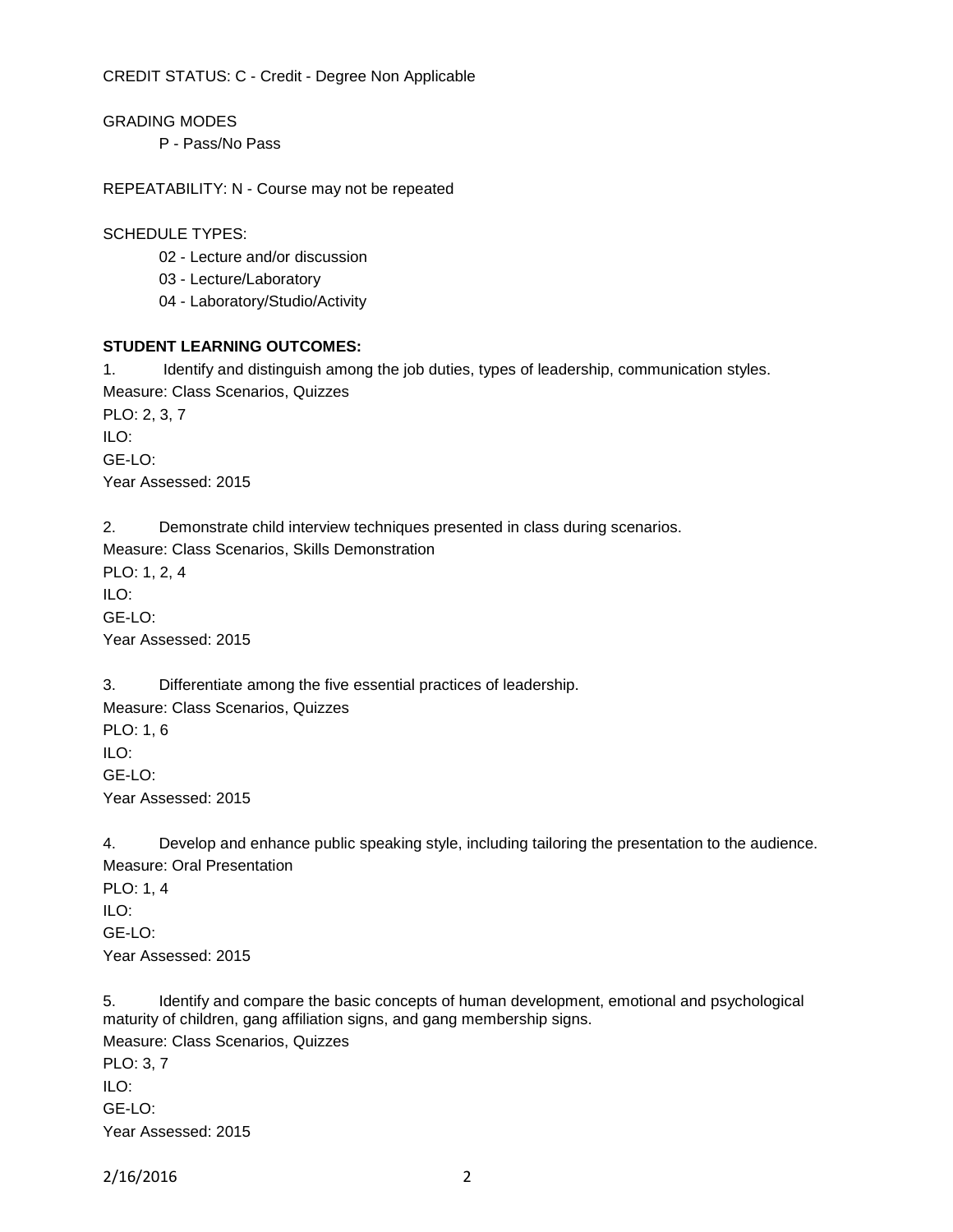6. Assess and evaluate safety procedures during scenarios, assemble at a safe distance and designate a scene commander during class exercise. Measure: Class Scenarios, Skills Demonstration PLO: 2, 7 ILO: GE-LO: Year Assessed: 2015

7. Identify and compare the basic concepts of human development, emotional and psychological maturity of children, gang affiliation signs and gang membership signs.

Measure: Class Scenarios, Skills Demonstration PLO: 1, 4 ILO: GE-LO: Year Assessed: 2015

8. Demonstrate appropriate response during an Active Shooter Scenario. Measure: Class Scenarios, Skills Demonstration PLO: 1, 2, 5 ILO: GE-LO: Year Assessed: 2015

## **CONTENT, STUDENT PERFORMANCE OBJECTIVES, OUT-OF-CLASS ASSIGNMENTS**

- Curriculum Approval Date: 11/09/2015
- 1.5-8.0 Hours
- Content:
- I. Expectations of Counselors / Officers
- A. Job duties
- B. Risk management
- C. ACA Accreditation Standards
- D. Budget
- 1. Basic accounting principles
- 2. Importance of a budget in the planning process
- E. Negligence
- 1. Court Case Reviews
- F. Personal Improvement
- 1. Weaknesses and Strengths
- 2. Conducting Interviews
- a. Expectations
- b. Interview Techniques
- G. Types of Leadership
- 1. Personal Leadership Styles
- a. Management Skills and Techniques
- b. High control (more traditional, stabilizing, strong sense of responsibility, and disciplined processes)
- 2. Communication Styles

2/16/2016 3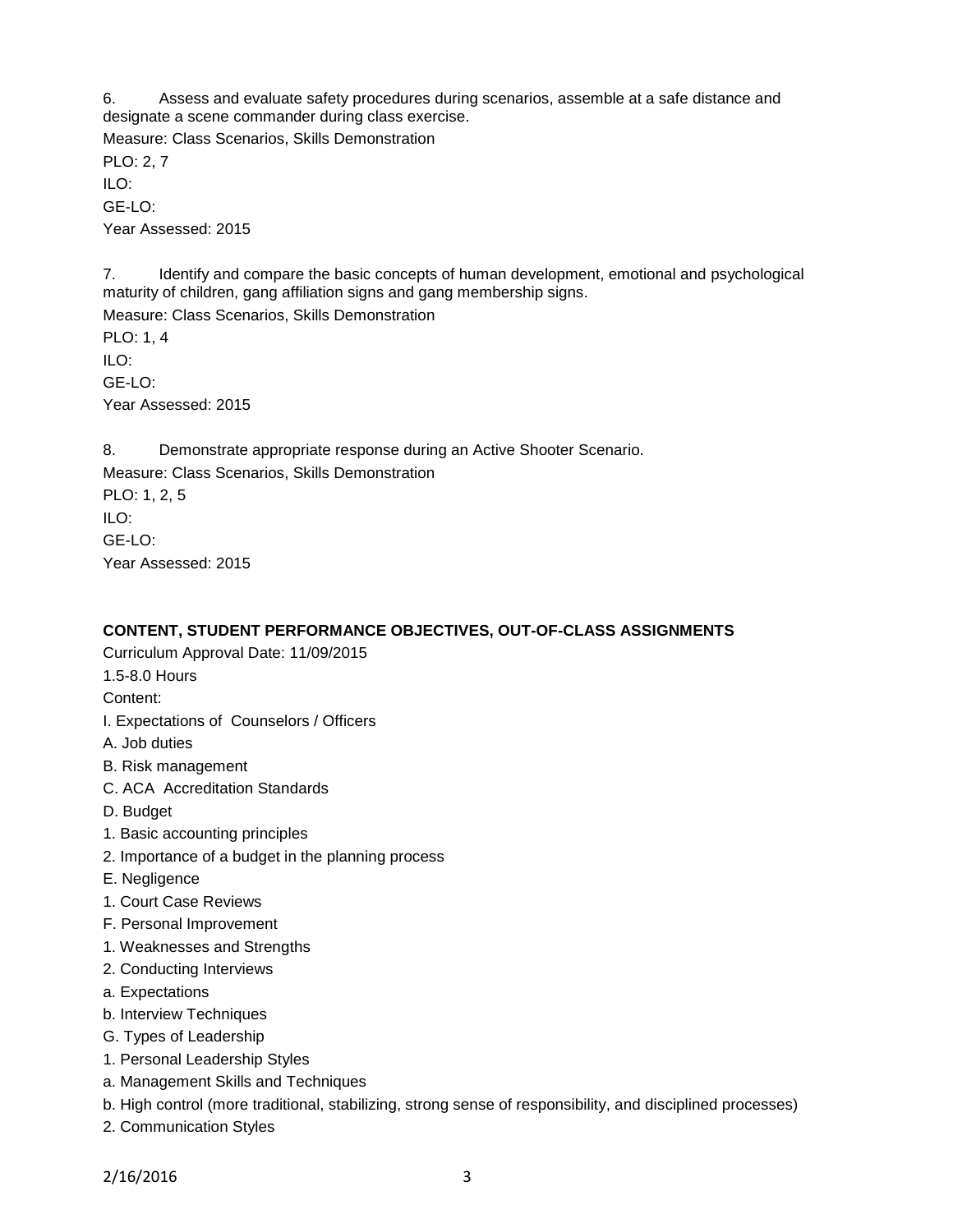Student Performance Objectives (SPO): Differentiate among the five essential practices of leadership. Out-of-Class Assignments: Review and practice interview techniques.

2.5-12.0 Hours

Content:

- II. Vision/ Philosophy Mission
- A. Presentation Techniques
- 1. Outcomes
- 2. Time Management
- B. Presentations
- 1. Public Speaking
- 2. Knowing your audience
- C. Realistic expectations
- D. Roles
- 1. Counselor Training Subject Reviews
- a. Situational Review
- 2. Expectations
- 3. Team Building
- a. How to work with fellow counselors
- b. Group dynamics

Student Performance Objectives (SPO): Develop and enhance public speaking style, including tailoring the presentation to the audience.

Out-of-Class Assignments: Review public speaking and time management techniques.

2.5-12.0 Hours

Content:

- III. Children in Gangs
- A. Age Characteristics
- 1. Child Communications
- 2. Child Interviews
- B. Conflict Resolution
- 1. Behavior Management
- 2. Active Listening
- C. Gang Affiliation
- 1. Tattoos
- 2. Behavior
- D. Gang Membership
- 1. Behavior
- 2. Monikers

Student Performance Objectives (SPO): Identify and compare the basic concepts of human development, emotional and psychological maturity of children, gang affiliation signs, and gang membership signs. Out-of-Class Assignments: Review signs of childhood gang affiliation.

3.0-25.0 Hours Content: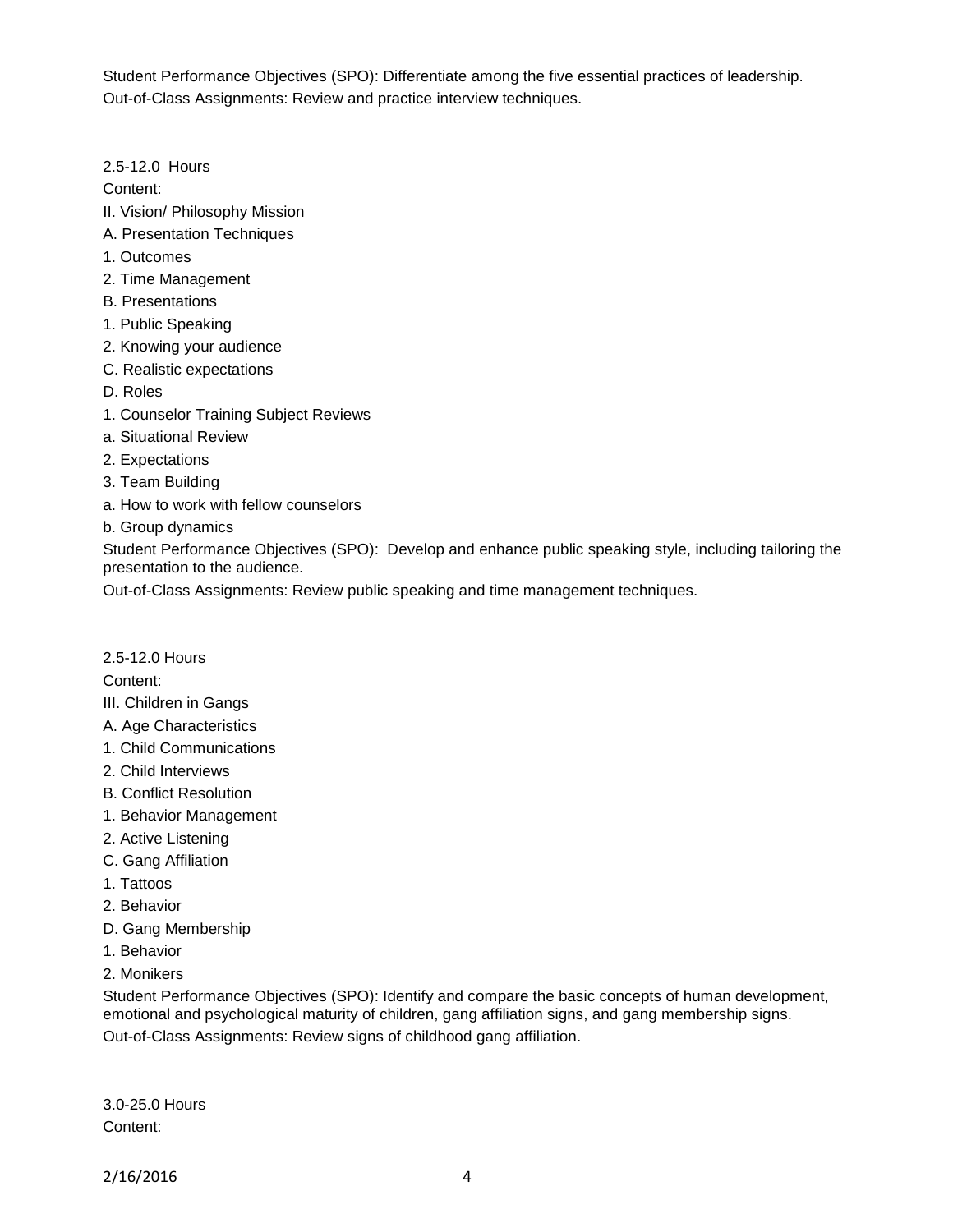- IV. Emergency Procedures and Evacuations
- A. Emergency Procedures
- 1. High-risk behaviors
- 2. Violence
- 3. Hazardous materials
- B. Evacuation
- 1. Persons with disabilities or special needs
- 2. Routes and contact person
- C. First Aid/ CPR (Lab)

Student Performance Objectives (SPO): Assess and evaluate safety procedures during scenarios, assemble at a safe distance and designate a scene commander.

Out-of-Class Assignments: Review and practice First Aid and CPR techniques.

3.0-25.0 Hours

Content:

- V. Active Shooter
- A. Operational Control
- B. Plan of action and primary objective, response
- C. Law Enforcement on Scene
- D. Communication
- E. Human Resources Facilities Management
- F. Managing consequences of active shooters

Student Performance Objectives (SPO): Demonstrate appropriate response during an Active Shooter Scenario.

Out-of-Class Assignments: Review instructor handouts pertaining to active shooter response.

7.0-50.0 Hours

Content:

- VI. Scenarios
- A. Risk Assessment
- 1. Establish rapport
- 2. Danger to self
- 3. Danger to Others
- B. Interviews and Assessment- Role Play and Demonstrations
- 1. Child, teen, adult
- 2. Homicide suspects, gang members, victims, criminals
- 3. Listening skills
- 4. Conflict resolution
- 5. Personal safety
- C. Leadership Styles
- 1. High control
- 2. Communication styles
- 3. Team building

Student Performance Objectives (SPO): Demonstrate the ability to respond appropriately to various scenarios involving homicide suspects, gang members, victims, criminals, etc.

Out-of-Class Assignments: Review scripts for classroom scenarios.

2/16/2016 5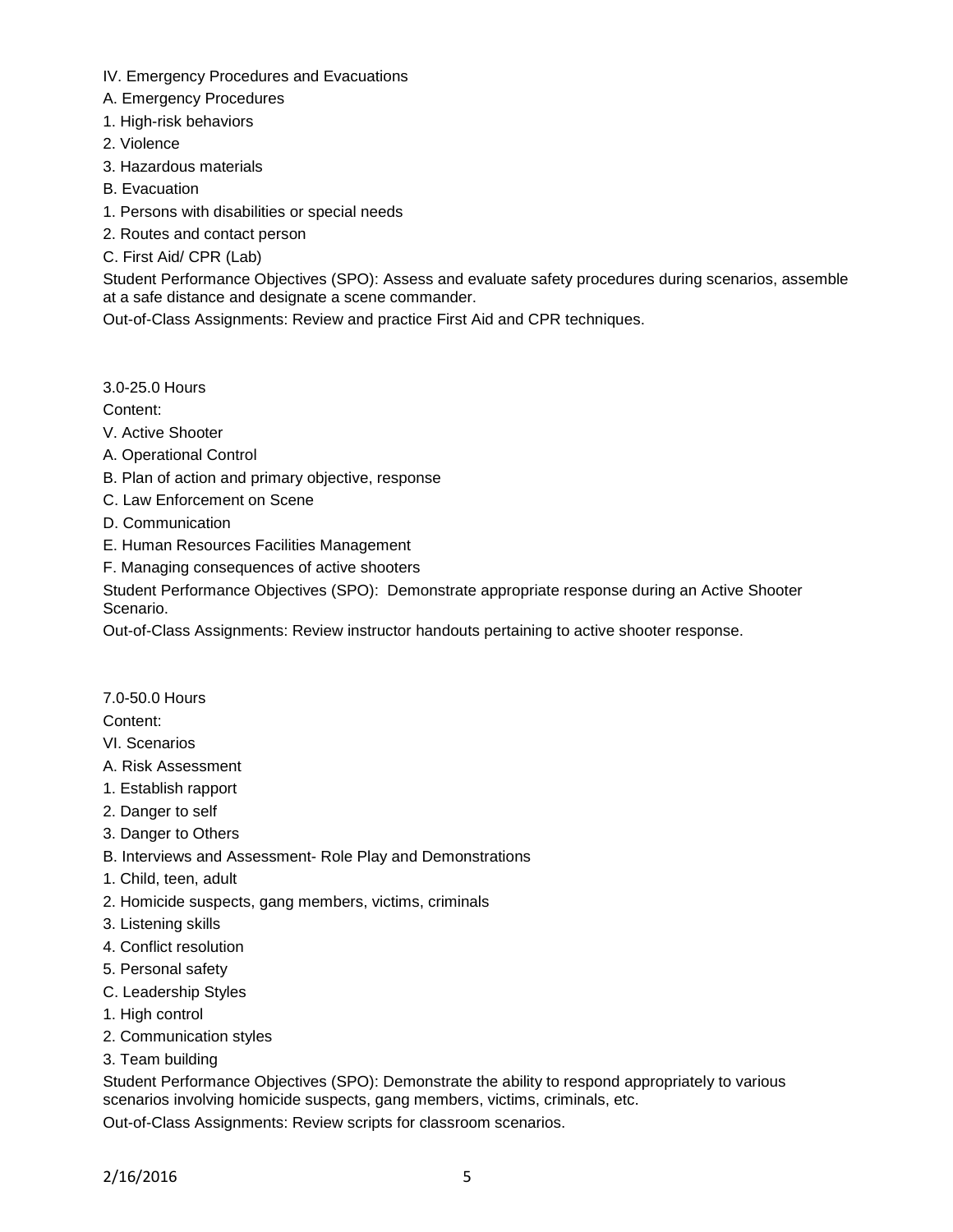4.5-30.0 Hours

Content:

VII. Evaluations

- A. Presentation
- 1. Presentation demonstrations and critiques
- B. Active Shooter
- 1. Assessment, communication and coordination scenario
- 2. Initial response
- 3. Team response
- 4. Officer and student safety

Student Performance Objectives (SPO): Demonstrate strong public speaking skills during an in-class presentation.

Out-of-Class Assignments: Create and practice in class presentation.

# **METHODS OF INSTRUCTION:**

Lecture, Lab Activity, Audio-visual, Skills Demonstration, Discussion, Group Activity

# **METHODS OF EVALUATION:**

CATEGORY 1 - The types of writing assignments required: Percent range of total grade: % to %

If this is a degree applicable course, but substantial writing assignments are NOT appropriate, indicate reason

Course primarily involves skill demonstration or problem solving

CATEGORY 2 - The problem-solving assignments required: Percent range of total grade: 20 % to 30 %

Field Work Other: Skills Exam

CATEGORY 3 - The types of skill demonstrations required: Percent range of total grade: 50 % to 90 % Class Performance/s Field Work Performance Exams

CATEGORY 4 - The types of objective examinations used in the course: Percent range of total grade: 30 % to 50 %

Other: Skills Demonstration